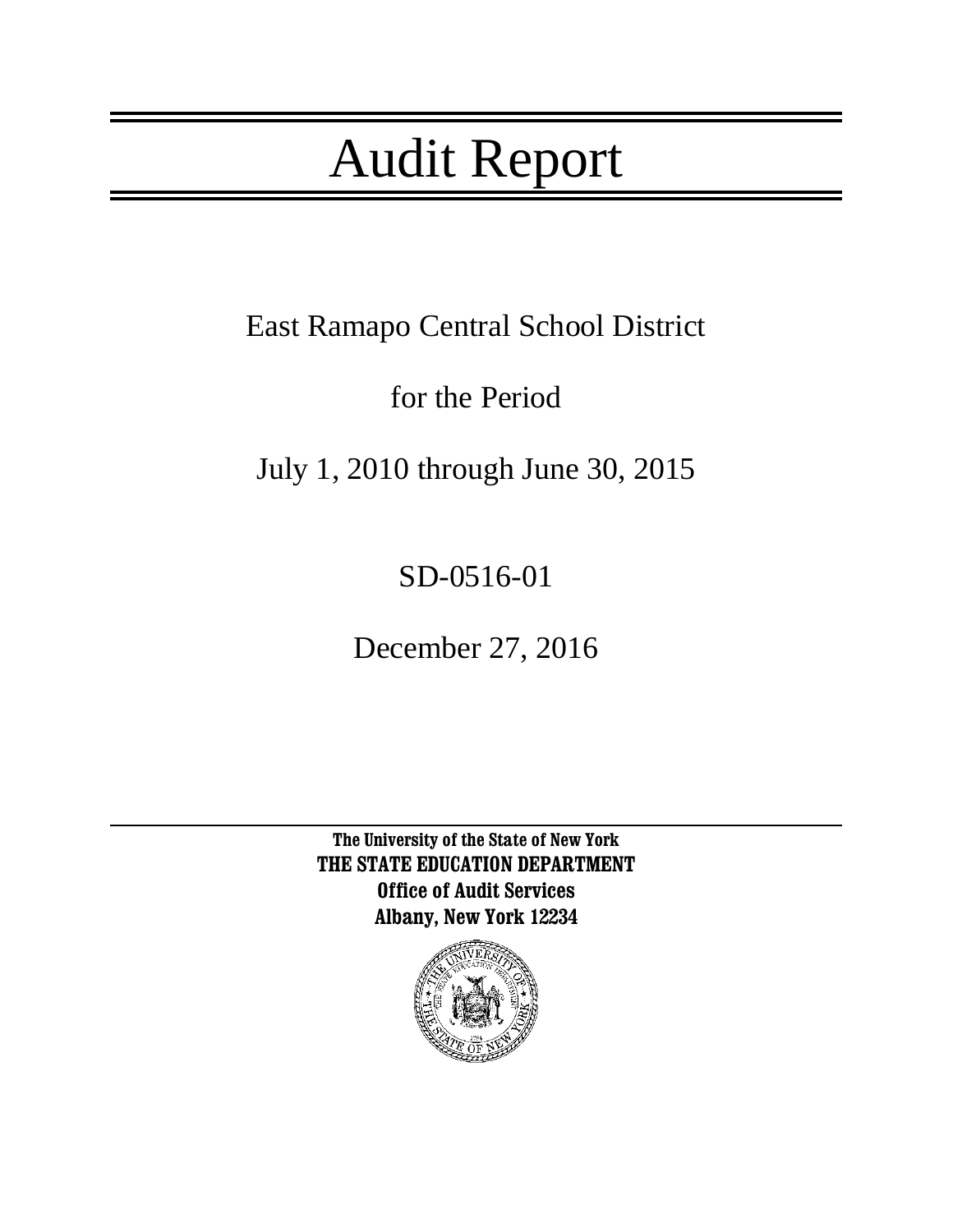

#### **THE STATE EDUCATION DEPARTMENT** / THE UNIVERSITY OF THE STATE OF NEW YORK / ALBANY, NY 12234

Thalia J. Melendez, Director of Audit Services New York State Education Department Office of Audit Services 89 Washington Avenue, EB 524 Albany, New York 12234 Thalia.Melendez@nysed.gov 518 473-4516

December 27, 2016

[Mr.](http://www.ercsd.org/pages/East_Ramapo_CSD/Departments/Superintendent/Dr__Deborah_L__Wortham) Yehuda Weissmandl Board President East Ramapo Central School District 105 South Madison Avenue Spring Valley, NY 10977

Dear Mr. Weissmandl:

I have enclosed the final report (SD-0516-01) for our audit of the East Ramapo Central School District's school lunch fund for the period July 1, 2010 through June 30, 2015. The audit was conducted pursuant to Section 215 of the Education Law.

Ninety days from the issuance of this report, you will be asked to submit a report on actions taken as a result of this report. This required report will be in the form of a recommendation-implementation plan and it must specifically address what action has been taken on each recommendation.

I appreciate the cooperation and courtesies extended to the staff during the audit.

Sincerely,

Thalia J. Melendez

Attachments

c: M. Elia, E. Berlin, S. Cates-Williams, B. Cechnicki, R. Rider, T. Walters, C. Coughlin, J. Conroy (DOB), J. Dougherty (OSC), D. Wortham (Superintendent), C. Jordan (DS Rockland BOCES)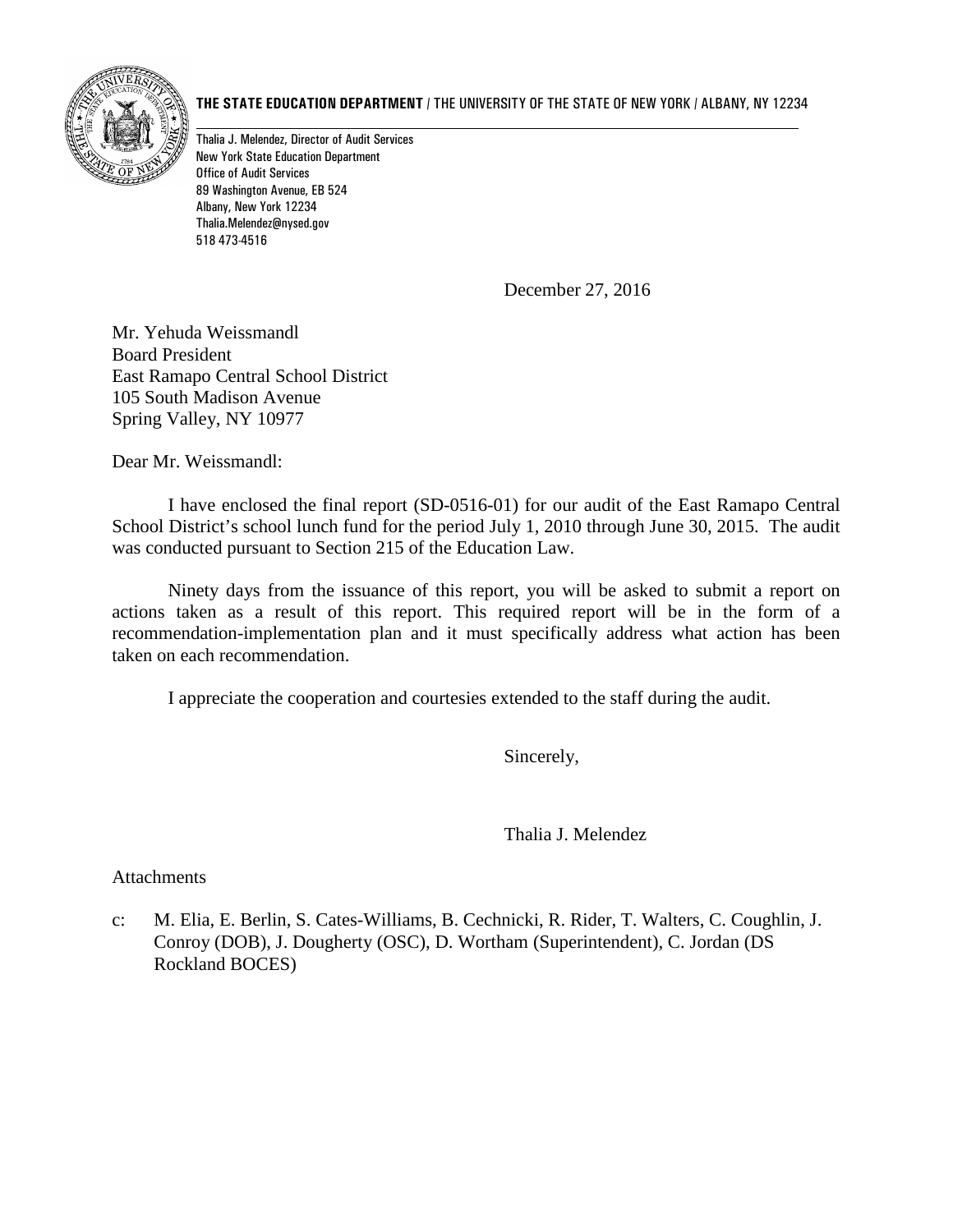## **Executive Summary**

### **Background and Scope of the Audit**

The East Ramapo Central School District (District), located in Rockland County, New York, is an urban/suburban school district that serves over 8,900 public school students in 14 schools and 20,000 students in 80 non-public schools. In regards to the public school students, 80 percent are eligible for free and reduced lunches. These students are from various countries and socioeconomic backgrounds. East Ramapo is designated by the New York State Education Department as a High Needs/Low Resource school district, and is committed to meet the multiple needs of its students. The District is governed by a nine-member elected Board of Education.

The Office of Audit Services conducted an audit of the school lunch fund at the District. We examined financial records and documentation to support the \$21.54 million expended by the District's school lunch fund for the period of July 1, 2010 through June 30, 2015. This was a performance audit and our objectives were to verify the District has sufficient control systems in place to oversee the school lunch fund, the District has correctly recorded and accounted for school lunch fund revenues, and expenditures from the District's school lunch fund are both accurately documented and allowable.

### **Audit Results**

The audit found that East Ramapo has many of the necessary controls in place to administer its school lunch fund adequately, including the correct recording and accounting of school lunch fund revenues. However, we found \$724,616 in non-salary expenditures that should not have been charged to the school lunch fund for the period July 1, 2010 through June 30, 2015. The disallowances and other issues identified by the audit are as follows:

- The District charged the school lunch fund \$662,523 for 25 expenditures that were both capital in nature and did not receive prior approval from the awarding agency, the New York State Education Department (Department).
- The District charged the school lunch fund \$11,587 for four expenditures that should have been paid through other funding sources.
- The District did not have documentation to support \$50,506 of expenditures charged to the school lunch fund. The majority of these expenditures were for utilities.
- The District charged the school lunch fund \$374,715 for 25 general purpose equipment expenditures, but did not request or receive prior approval from the Department.
- Payroll certifications and personnel activity reports were not prepared for employees paid from the school lunch fund.

### **Comments of School Officials**

District officials' comments about the findings and conclusions were considered in preparing this report. Their response to the draft report is included as Appendix B.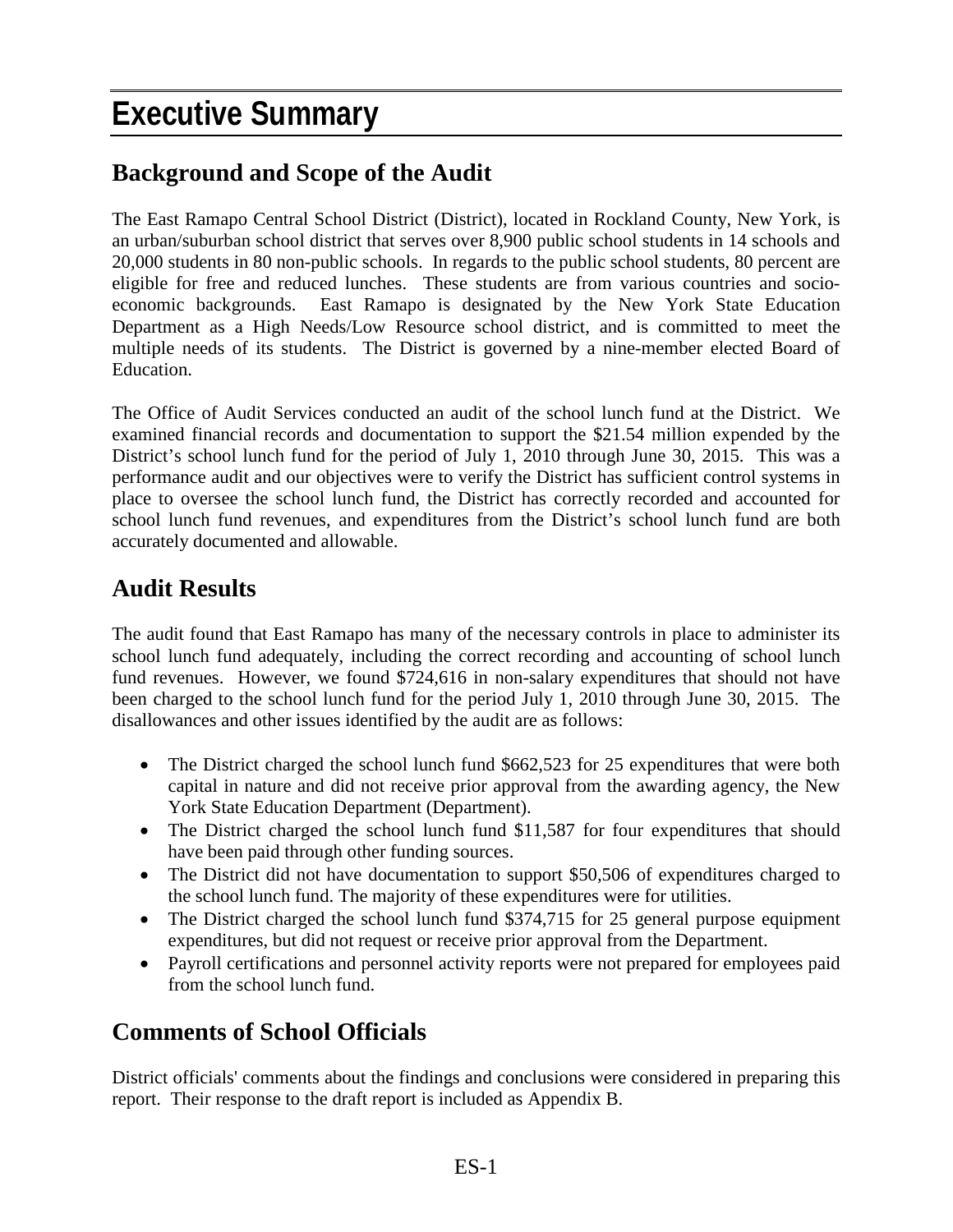## **Table of Contents**

| $\textsc{BackGROWND} \textsc{} \textsc{} \textsc{} \textsc{} \textsc{} \textsc{} \textsc{} \textsc{} \textsc{} \textsc{2}$ |  |
|----------------------------------------------------------------------------------------------------------------------------|--|
|                                                                                                                            |  |
|                                                                                                                            |  |
|                                                                                                                            |  |
|                                                                                                                            |  |
| <b>INTERNAL CONTROLS - CONTRACT NOT SIGNED BY DISTRICT  10</b>                                                             |  |
|                                                                                                                            |  |
| Appendix $A$ – Contributors to the Report                                                                                  |  |

Appendix B - District's Official Response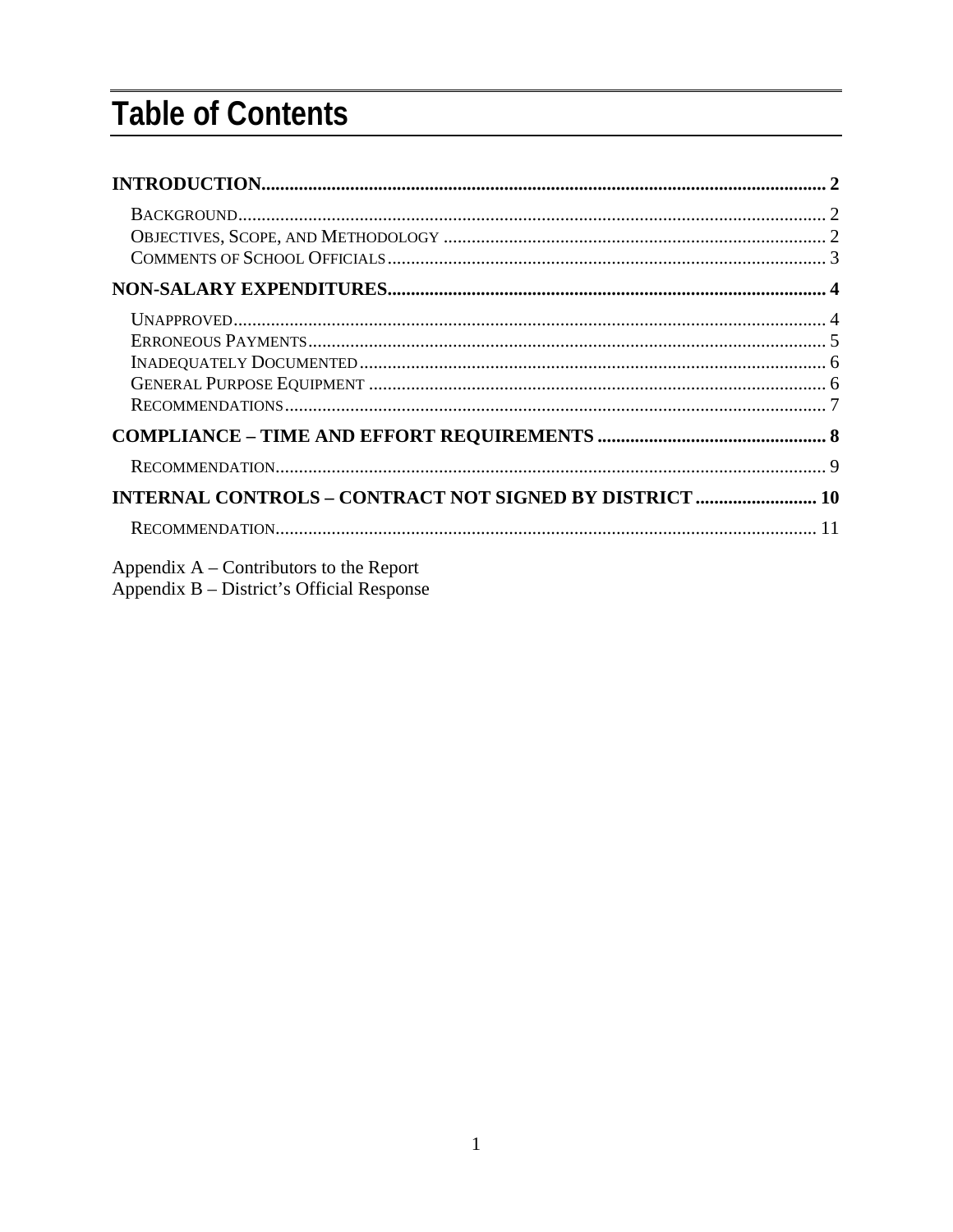### <span id="page-4-0"></span>**Introduction**

#### <span id="page-4-1"></span>*Background*

The East Ramapo Central School District (District), located in Rockland County, New York, is an urban/suburban school district that serves over 8,900 public school students in 14 schools and 20,000 students in 80 non-public schools. In regards to the public school students, 80 percent are eligible for free and reduced lunches. These students are from various countries and socio-economic backgrounds. East Ramapo is designated by the New York State Education Department as a High Needs/Low Resource school district, and is committed to meet the multiple needs of its students. The District is governed by a nine-member elected Board of Education.

#### <span id="page-4-2"></span>*Objectives, Scope, and Methodology*

The Office of Audit Services conducted an audit of the school lunch fund at the District. We examined financial records and documentation to support the \$21.54 million expended by the District's school lunch fund for the period of July 1, 2010 through June 30, 2015. This was a performance audit and our objectives were to verify the District has sufficient control systems in place to oversee the school lunch fund, the District has correctly recorded and accounted for school lunch fund revenues, and expenditures from the District's school lunch fund are both accurately documented and allowable.

To accomplish our objectives, we reviewed applicable laws, regulations, policies and procedures; interviewed New York State Education Department (Department) and District management and staff; examined records and supporting documentation; and reviewed the District's audited financial statements.

We conducted our compliance audit in accordance with modified Generally Accepted Government Auditing Standards (GAGAS). GAGAS standards require that we plan and perform the audit to obtain sufficient, appropriate evidence to provide a reasonable basis for our findings and conclusions based on our audit objectives. We believe that evidence obtained provides a reasonable basis for our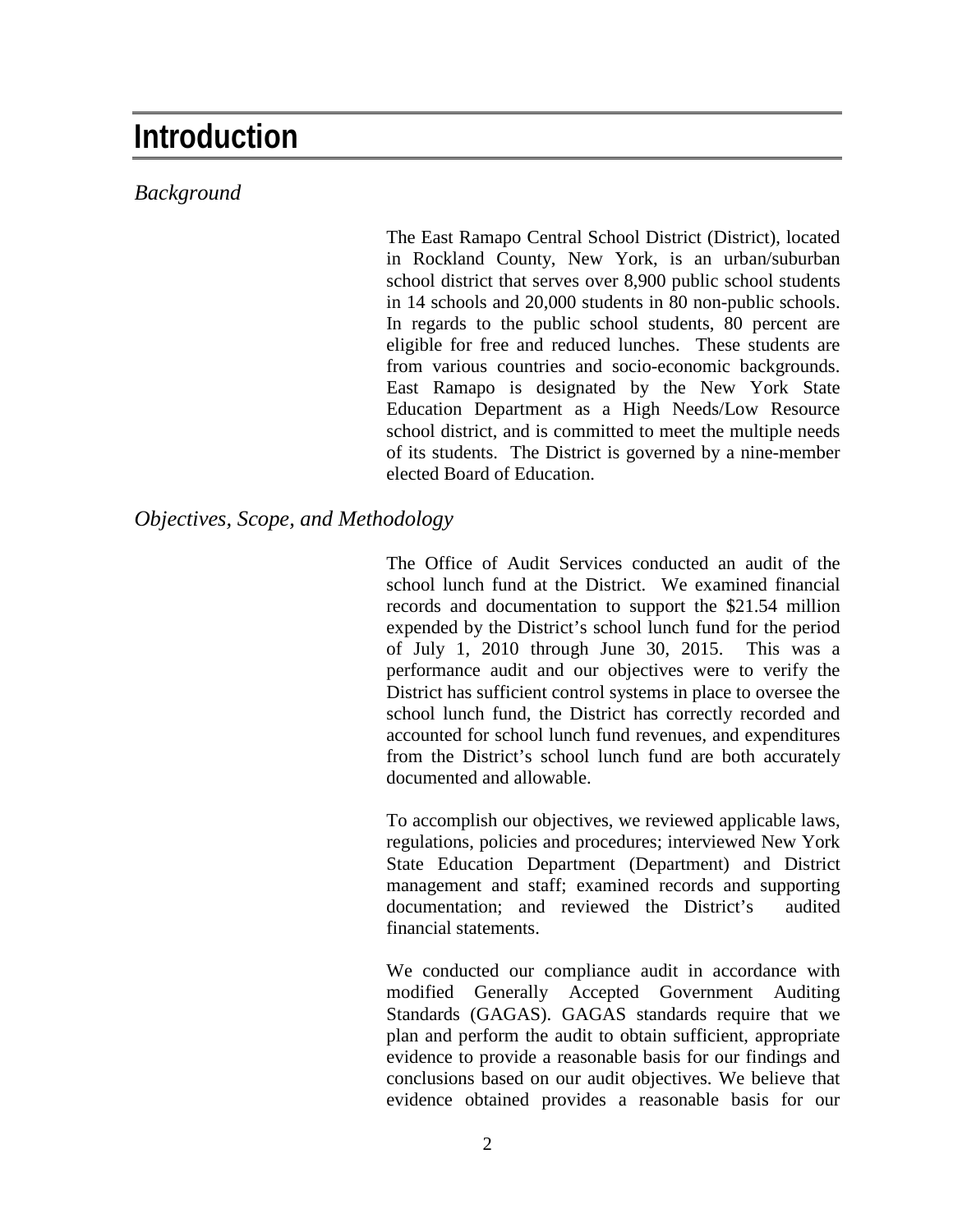findings and conclusions based on our audit objectives. In addition, GAGAS requires a review performed by a team of external peers, independent of the audit organization, at least every three years. Because of recent changes in administrative personnel, however, an external peer review was inadvertently not conducted. An internal "Red Book" review pursuant to the International Standards for the Professional Practice of Internal Auditing Standards was conducted. It is contemplated that both an updated internal review and external peer review will be performed within the next year. We feel that not having an external audit peer review has had no material effect on the assurances provided.

#### <span id="page-5-1"></span><span id="page-5-0"></span>*Comments of School Officials*

District officials' comments about the findings were considered in preparing this report. Their response to the draft report is included as Appendix B.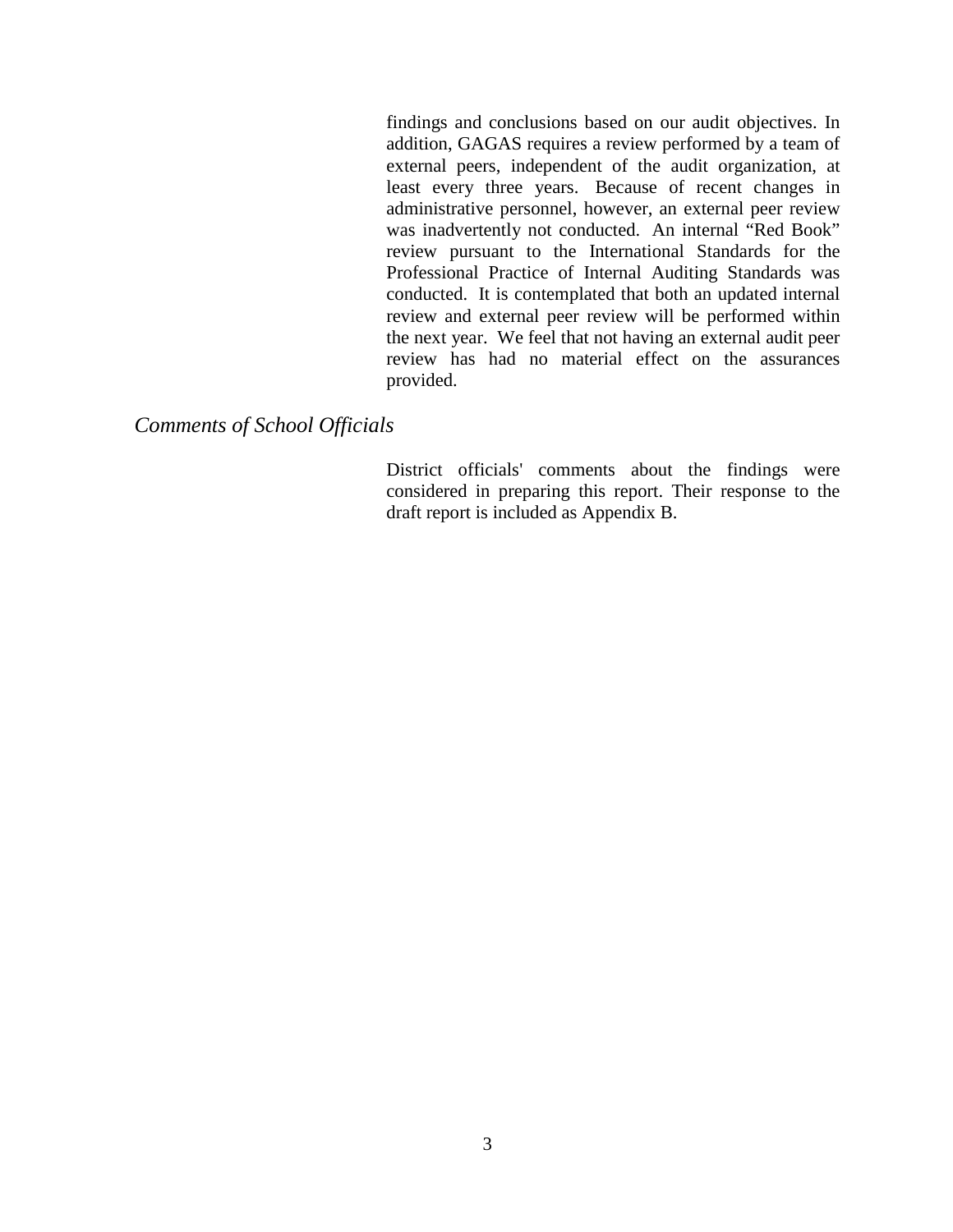### **Non-Salary Expenditures**

The federal government's Office of Management and Budget's Circular A-87 (A-87) states that under federal grant awards, costs must be necessary and reasonable; consistent with policies, regulations, and procedures that apply to the award; accorded with consistent treatment; and be adequately documented.

In addition, A-87 requires school districts to maintain adequate documentation to support charges to federal grants, demonstrate adherence to the terms and conditions of the grant, and performance of the approved activities.

Based on the \$19.25 million reported by the District in nonsalary expenditures for the school lunch fund, we selected a sample of expenditures amounting to \$5.4 million and found that 87 percent of the sampled expenditures were accurately accounted for and allowable. However, we identified \$724,616 in expenditures or 13 percent of the sampled expenditures that should not have been reimbursed through school lunch funding because they were not approved or were undocumented. We also found \$374,715 or 7 percent of the sampled expenditures were for general purpose equipment items such as ovens that require Departmental approval, but did not receive it.

#### <span id="page-6-0"></span>*Unapproved*

A-87 defines a capital expenditure as that which is for the acquisition cost of capital assets (equipment, buildings, land), or as an expenditure to make improvements to capital assets that materially increases their value or useful life. Capital expenditures for general purpose equipment, buildings, and land are unallowable as direct charges, except where approved in advance by the awarding agency. Education Law 3651 allows for the creation of a capital reserve to fund capital projects; however, the establishment of and the spending from require approval by the District's voters.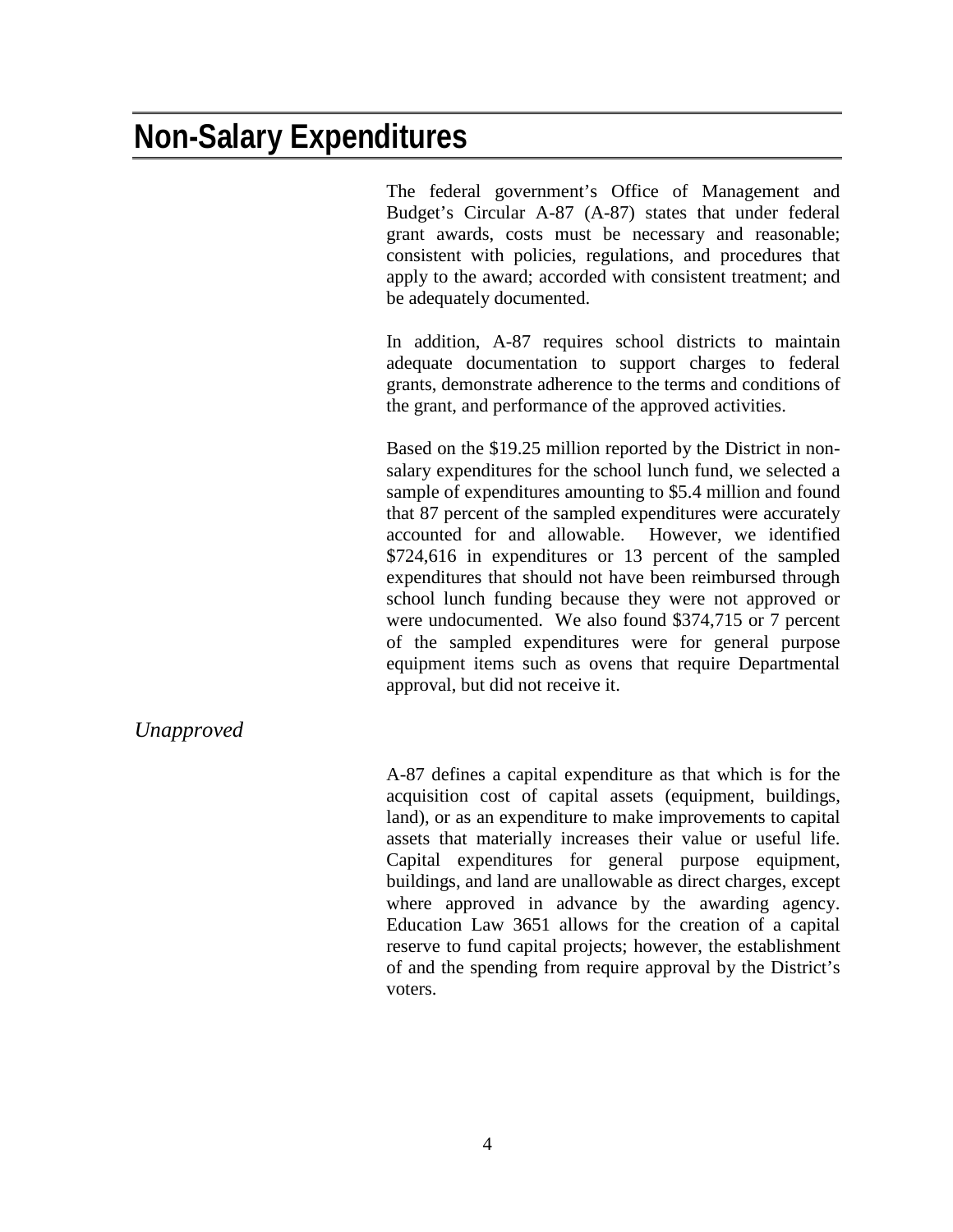The District charged the school lunch fund \$662,523 for 25 expenditures that were both capital in nature and did not receive prior approval from the Department, which serves as the awarding agency. The expenditures were for the following:

- Asbestos and demolition \$312,941
- Miscellaneous building rehabilitation \$125,169
- Roofing \$70,975
- Carpentry -\$54,808
- Masonry \$31,800
- Lumber \$27,918
- Plumbing  $$20,094$
- Spray foam insulation \$11,721
- Heating units \$7,097

District officials did not seek voter approval for the creation of a capital reserve fund to improve capital assets associated with the District's food service operation. In addition, District officials also neglected to obtain prior approval from the Department to charge the school lunch fund for improvements to these capital assets. As a result, the District overcharged the school lunch fund by \$662,523.

#### <span id="page-7-0"></span>*Erroneous Payments*

Part three of the District's July 2009 lease with Congregation Bais Malka defines who is responsible for repairs. All routine repairs are to be paid for by the tenant and all major and/or structural repairs are to be paid by the District.

A-87 states that purchase discounts, rebates or allowances, recoveries or indemnities on losses, insurance refunds or rebates, and adjustments of overpayments or erroneous charges are referred to as credits. To the extent that such credits received by a governmental unit relate to allowable costs, they should be credited to the Federal award either as a cost reduction or cash refund, as appropriate.

District officials did not comply with the terms of its lease agreement with Congregation Bais Malka causing them to pay for a \$1,800 freezer repair for which they were not responsible. In addition, \$8,899 and \$888 was charged for damaged/lost food due to Hurricane Sandy and power outages, respectively. District officials did not seek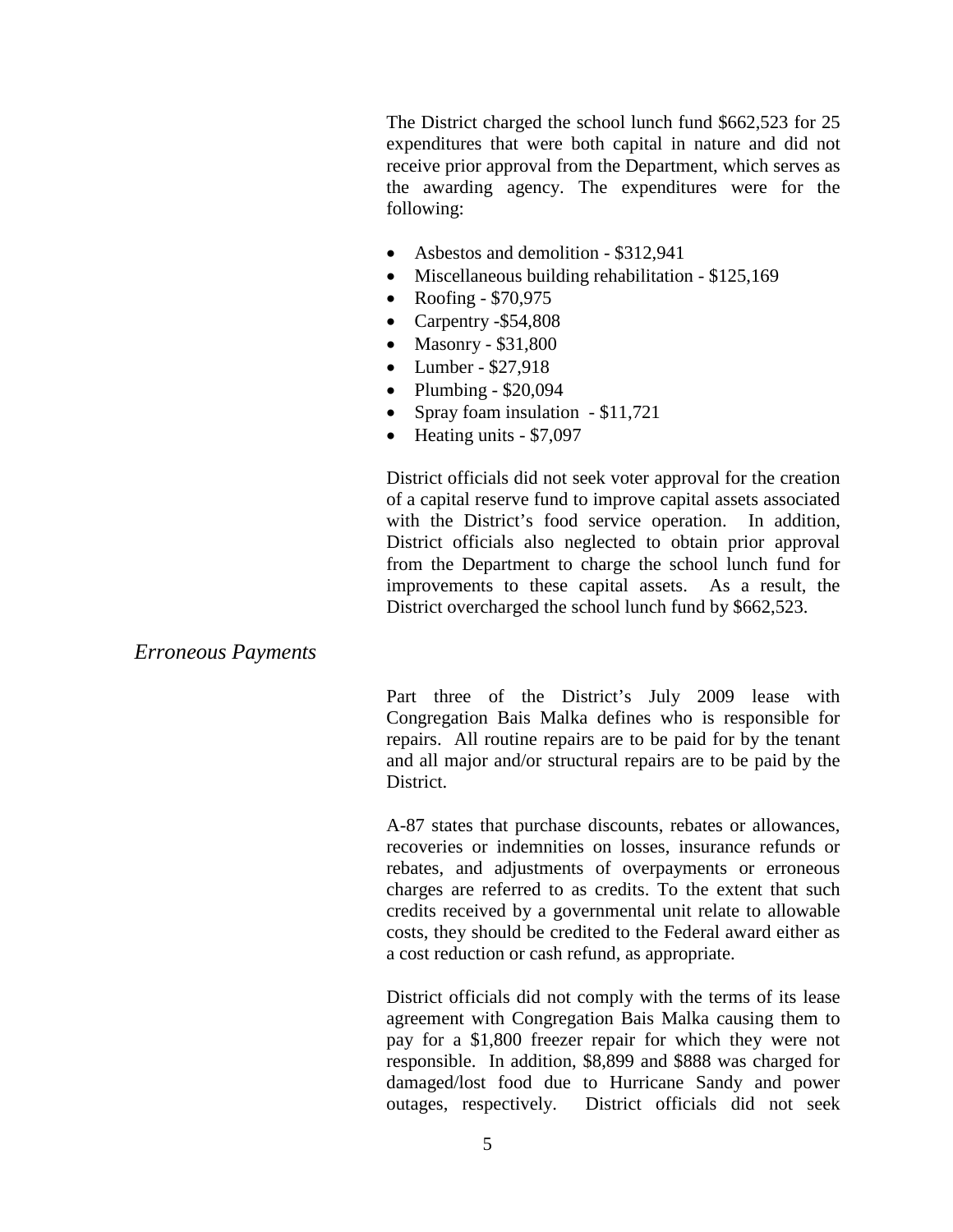indemnification through insurance or FEMA for the food loss or reimbursement from Congregation Bais Malka for the freezer repair and consequently the District overcharged the school lunch fund by \$11,587.

#### <span id="page-8-0"></span>*Inadequately Documented*

For costs to be allowable, A-87 requires that they be necessary and reasonable for proper and efficient performance and administration of federal awards, and that they be adequately documented. Also, Schedule D1-Cost Responsibility Detail Sheet from the District's 2009-14 contract with its Food Service Management Company, Whitsons School Nutrition Corporation (Whitsons), shows that paper and cleaning supplies are the responsibility of Whitsons.

The District did not have documentation to support \$50,506 of expenditures charged to the school lunch fund, including:

- District personnel only providing part of the original bills for \$44,522 in charges to a calculator/computer center and for heating oil, electric, gas, phone, and garbage removal.
- District officials did not inform Whitsons about money owed to them for \$4,616 of paper purchased on their behalf and therefore did not seek reimbursement.
- District personnel did not document the location, type of materials stored, and reason for renting \$1,368 of storage units and therefore the purpose and location of these items could not be not be determined.

As a direct result, the District overcharged the school lunch fund by \$50,506.

#### <span id="page-8-1"></span>*General Purpose Equipment*

A-87 defines general purpose equipment as that equipment, which is not limited to research, medical, scientific or other technical activities. Capital expenditures for general purpose equipment, buildings, and land are not allowable as direct charges, except where approved in advance by the awarding agency.

The District charged the school lunch fund for 25 general purpose equipment expenditures, amounting to \$374,715,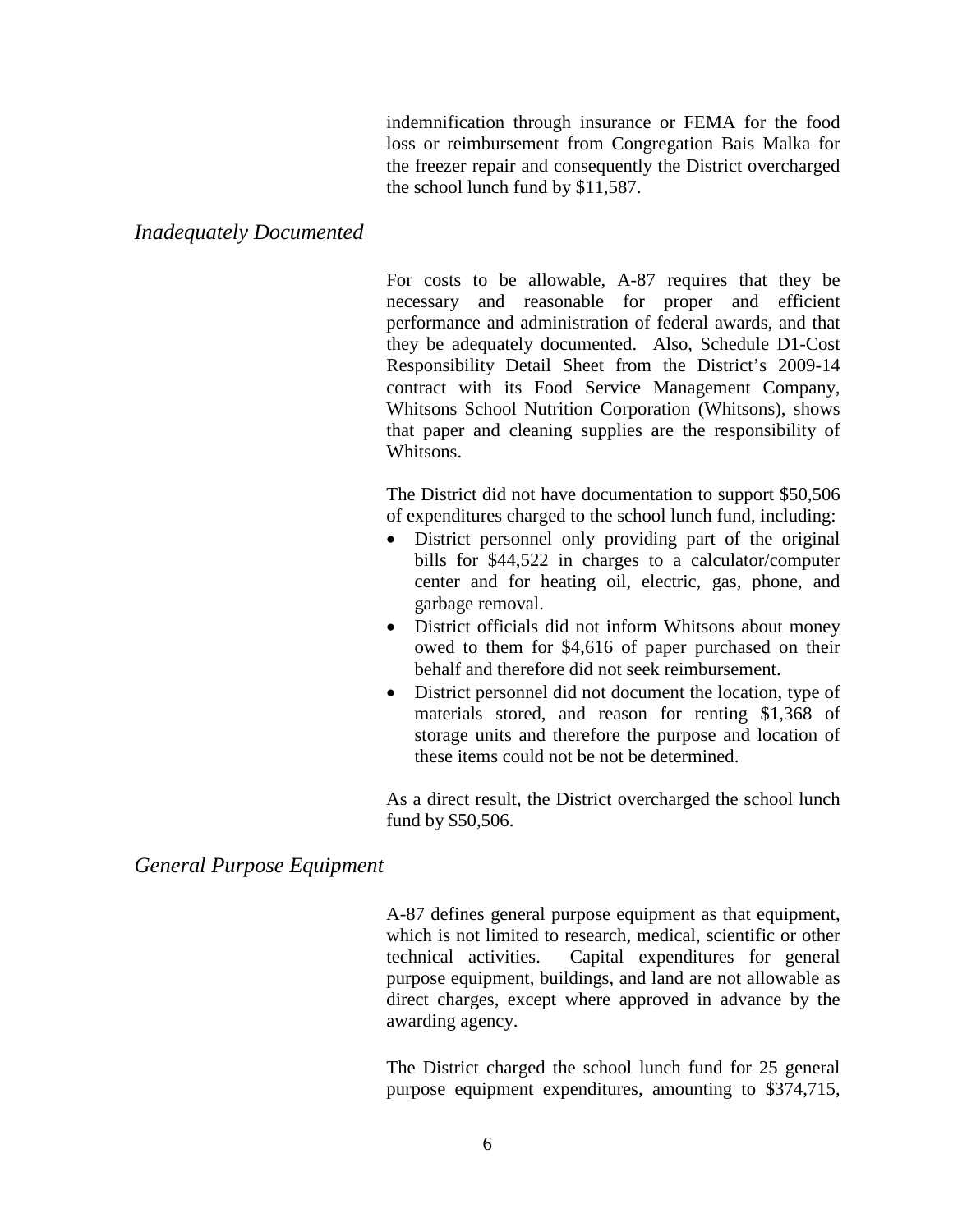but neglected to obtain prior approval from the Department. We were able to locate all of the items we selected for inventory testing and determined that all of the items were being used for the District's school lunch fund. As such, there is not a monetary disallowance for these items.

#### <span id="page-9-0"></span>*Recommendations*

- 1. Establish communications with the Department's Child Nutrition Unit and reference this report to obtain instructions for repaying the \$724,616 that was overbilled.
- 2. Ensure that adequate supporting documentation is maintained for all expenditures charged to the school lunch fund.
- 3. Ensure that all purchased items have received advanced approval from the Department when charging capital and general equipment expenditures to the school lunch fund or if not charged to the school lunch fund, establish a voter approved capital reserve.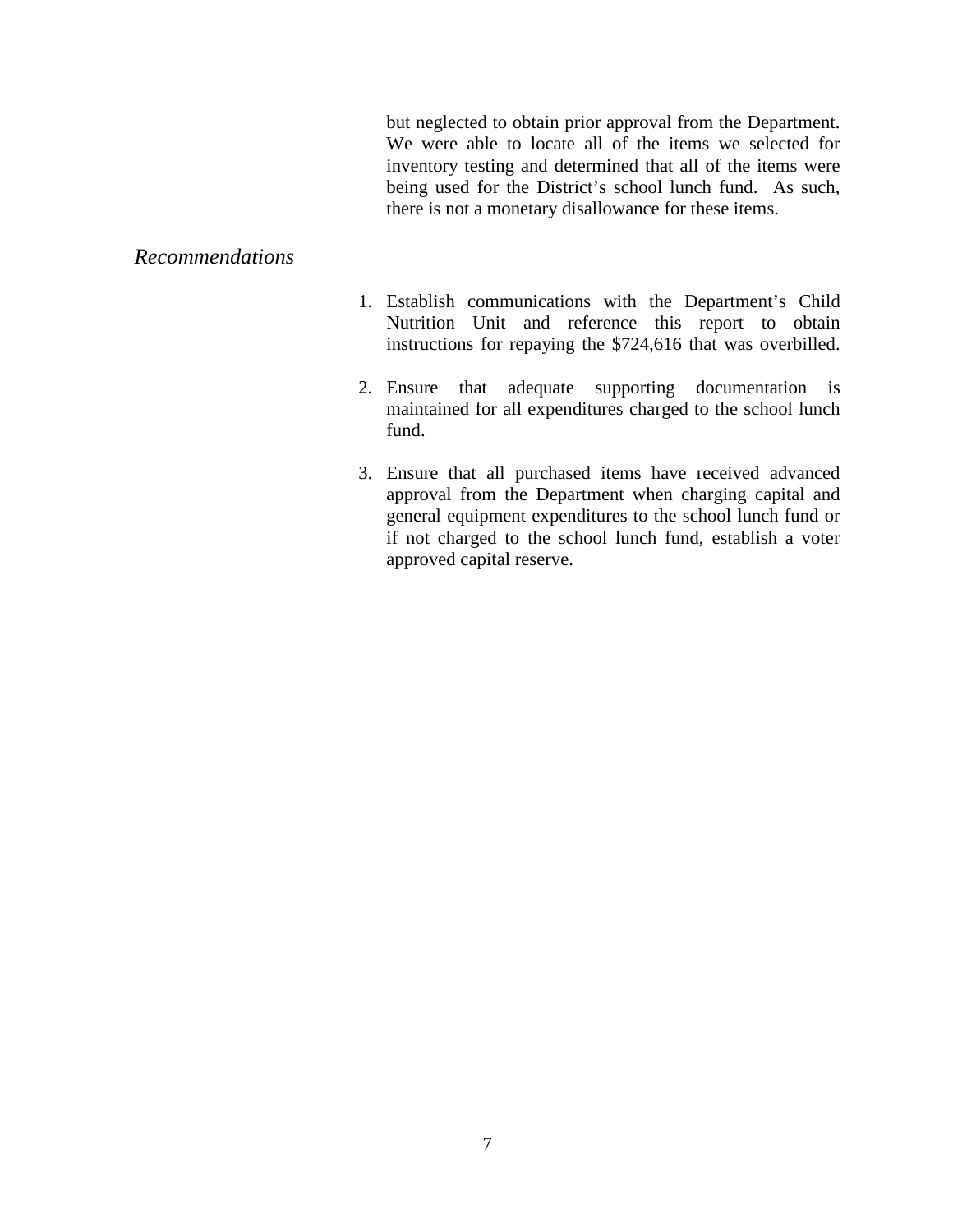## <span id="page-10-0"></span>**Compliance – Time and Effort Requirements**

A-87 requires salaries of employees who are charged to federal grants be supported by periodic certifications or personnel activity reports (PARs). This requirement applies to all federal grants including those in the child nutrition cluster.

The requirement states where employees are expected to work solely on a single federal award or cost objective, charges for their salaries and wages will be supported by periodic certifications that the employees worked solely on that program for the period covered by the certification. These certifications will be prepared at least semi-annually and will be signed by the employee or supervisory official having first-hand knowledge of the work performed by the employee.

In addition, where employees work on multiple activities or cost objectives, a distribution of their salaries or wages will be supported by PARs or equivalent documentation which must meet the following standards; they must account for the total activity for which each employee is compensated, they must be prepared at least monthly coinciding with one or more pay periods, and they must be signed by the employee.

<span id="page-10-1"></span>We selected 3 employees from 2010-11, 36 employees from 2011-12, 54 employees from 2012-13, 6 employees from 2013-14, and 4 employees from 2014-15, from the District's school lunch fund *Payroll Activity/Verification Reports* to determine if personal service costs were supported with periodic certifications or PARs. We found that periodic certifications and PARs were not prepared for any of the sampled employees because the District chose not have a process in place to certify time and effort for employees funded through the school lunch fund. As such, the District's personal service costs for the school lunch fund were not supported with periodic certifications or PARs.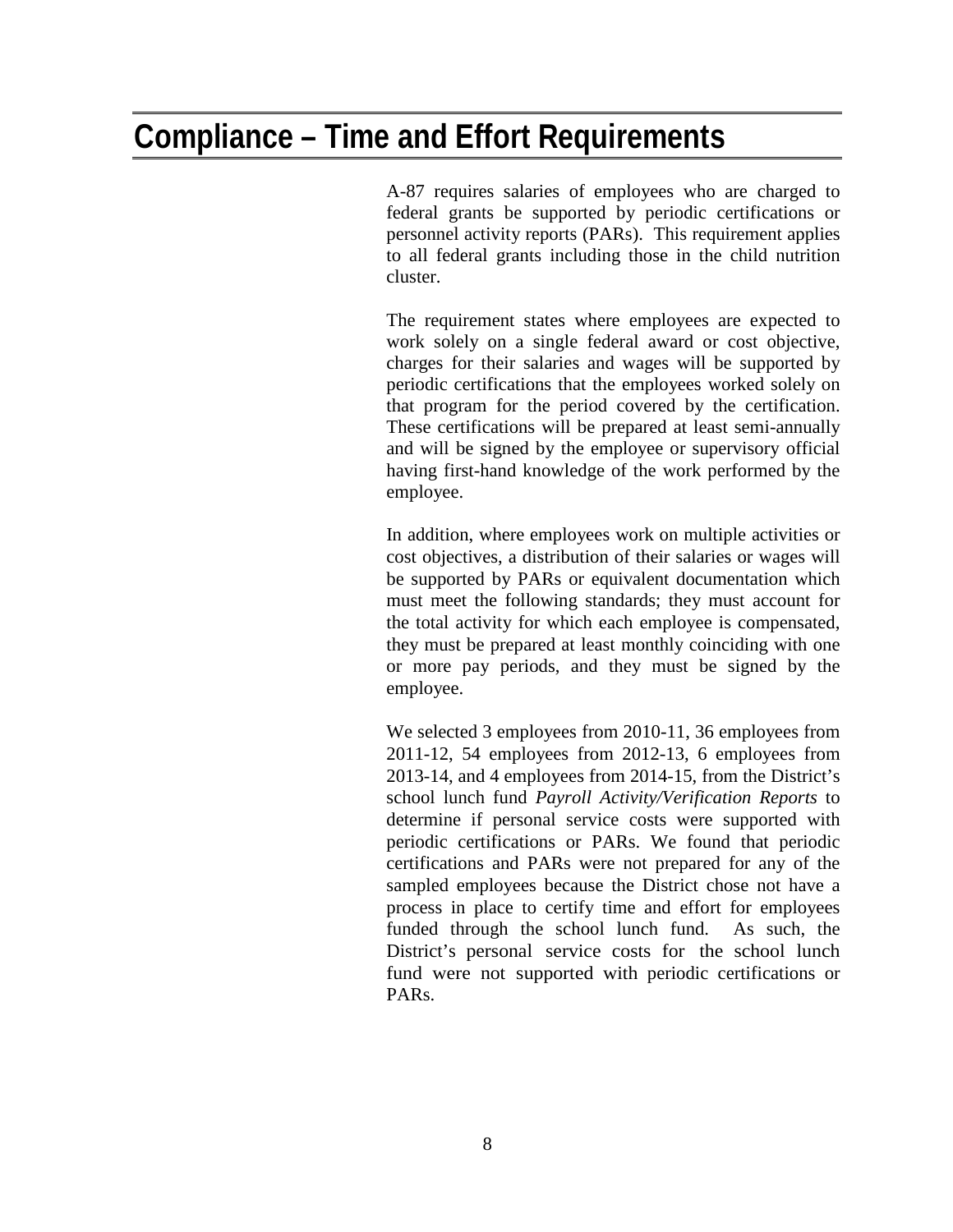### *Recommendation*

4. Ensure periodic certifications or PARs are maintained for all employees who are compensated through a federal grant.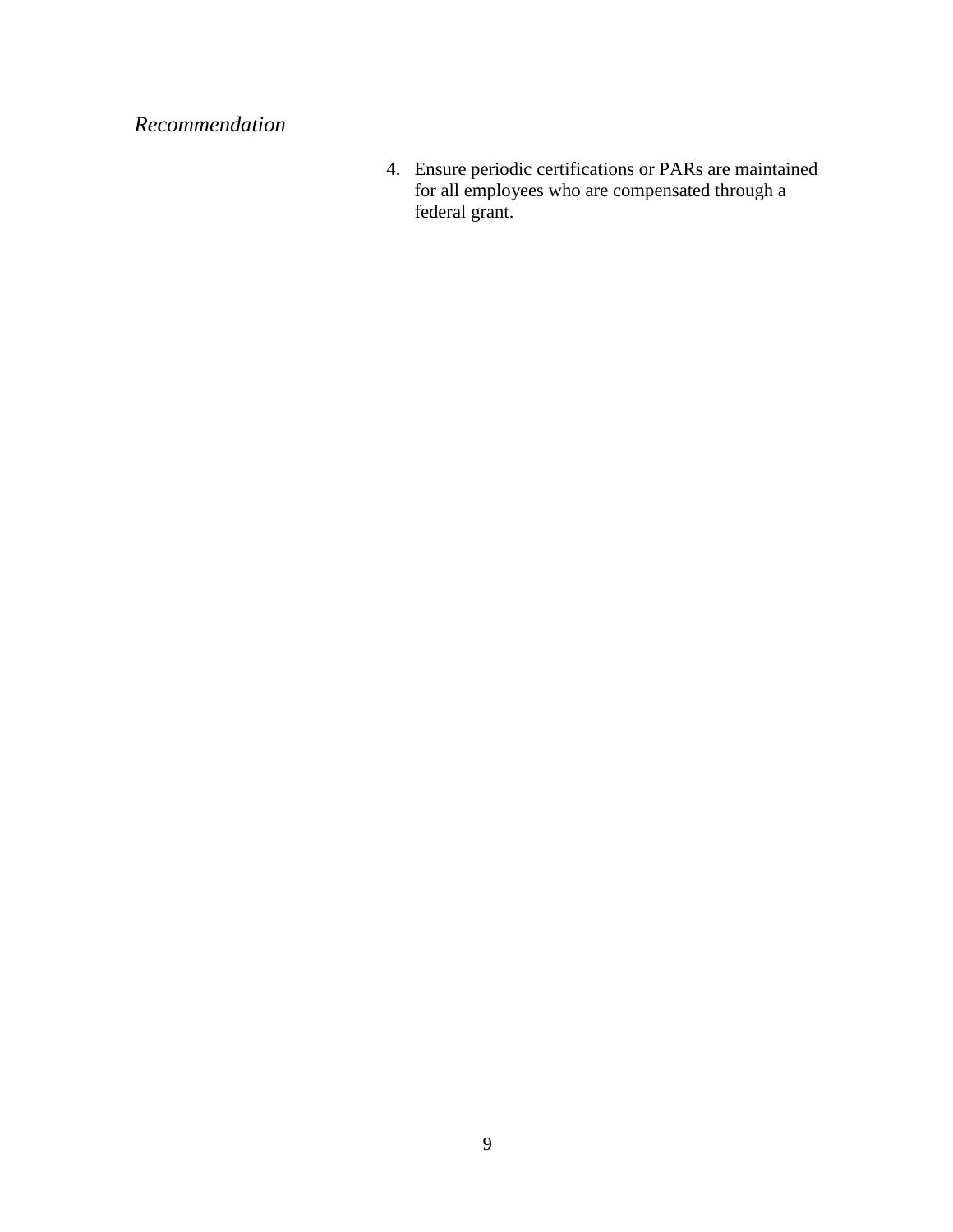## <span id="page-12-0"></span>**Internal Controls – Contract not Signed by District**

The New York State Office of the Comptroller defines internal controls as a combination of attitudes, policies, procedures and efforts of the people within an organization working together to achieve its objectives and mission. A strong system of internal controls benefits all aspects of operations; it improves the reliability of organizational operations, provides confidence that an organization is using funds and resources efficiently and effectively, and provides assurance that assets and resources are well protected and managed.

Sound internal controls call for districts to enter into contractual or lease agreements with service providers or landlords before services are delivered or space is occupied. This helps assure that proper authorization and approvals were obtained prior to commencement of contract. Further, the contract or lease should be documented and should clearly stipulate the services to be provided or space occupied; a timeframe for the delivery of services or space to be occupied; the cost of providing the services or space; and the timing and method of payment.

*District Policy 6410 Authorized Signatures* gives the Board the authority to designate the District Clerk, Superintendent of Schools, District Treasurer and President of the Board to sign contracts, documents, papers, agreements, writings and other instruments in writing that are authorized by the Board or required by law to be executed. If the President of the Board can't sign any of the above documents, the Vice President of the Board is authorized to sign in his place.

During our review of supporting documentation for the OTPS expenditure sample, we found an expenditure of \$90,574 for the purchase of a walk in refrigerator and freezer; however, the *Standard Form of Agreement Between Owner and Contractor* (Agreement) was only signed by the Contractor. The Agreement was dated August 21, 2012 and the District Board Minutes from August 21, 2012 show that the Board approved and authorized the Board President and the Superintendent of Schools to sign the Agreement; however, it was never signed by the District. Though Board Approval was granted to sign the Agreement, the Board President and the Superintendent of Schools neglected to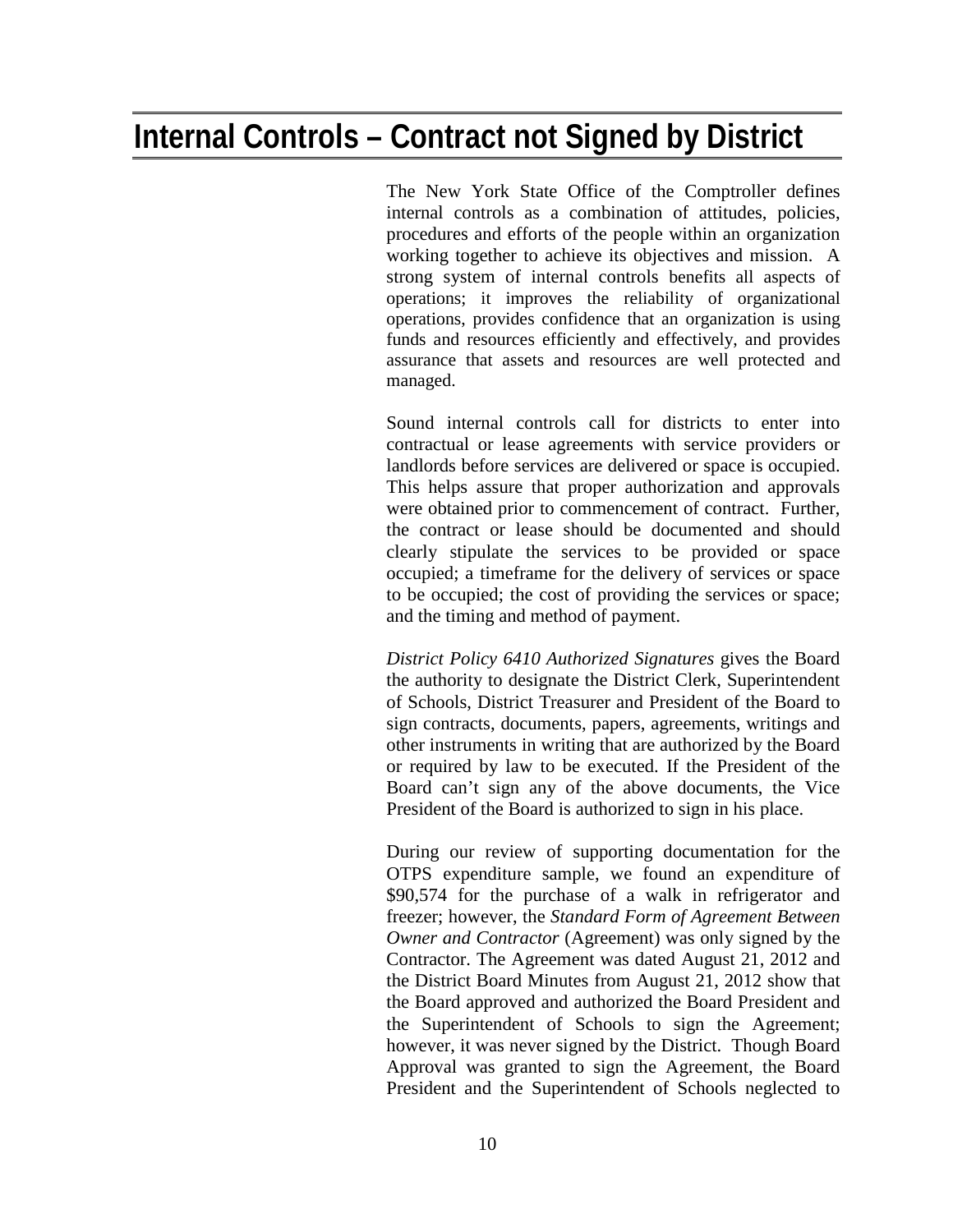sign the Agreement. If issues arose with the Agreement, the District may not have been able to seek timely recourse, and unexpected legal fees may have been incurred.

#### <span id="page-13-0"></span>*Recommendation*

1. Ensure all contracts entered into by the District with external parties are signed and dated before the commencement of services or the receipt of goods.